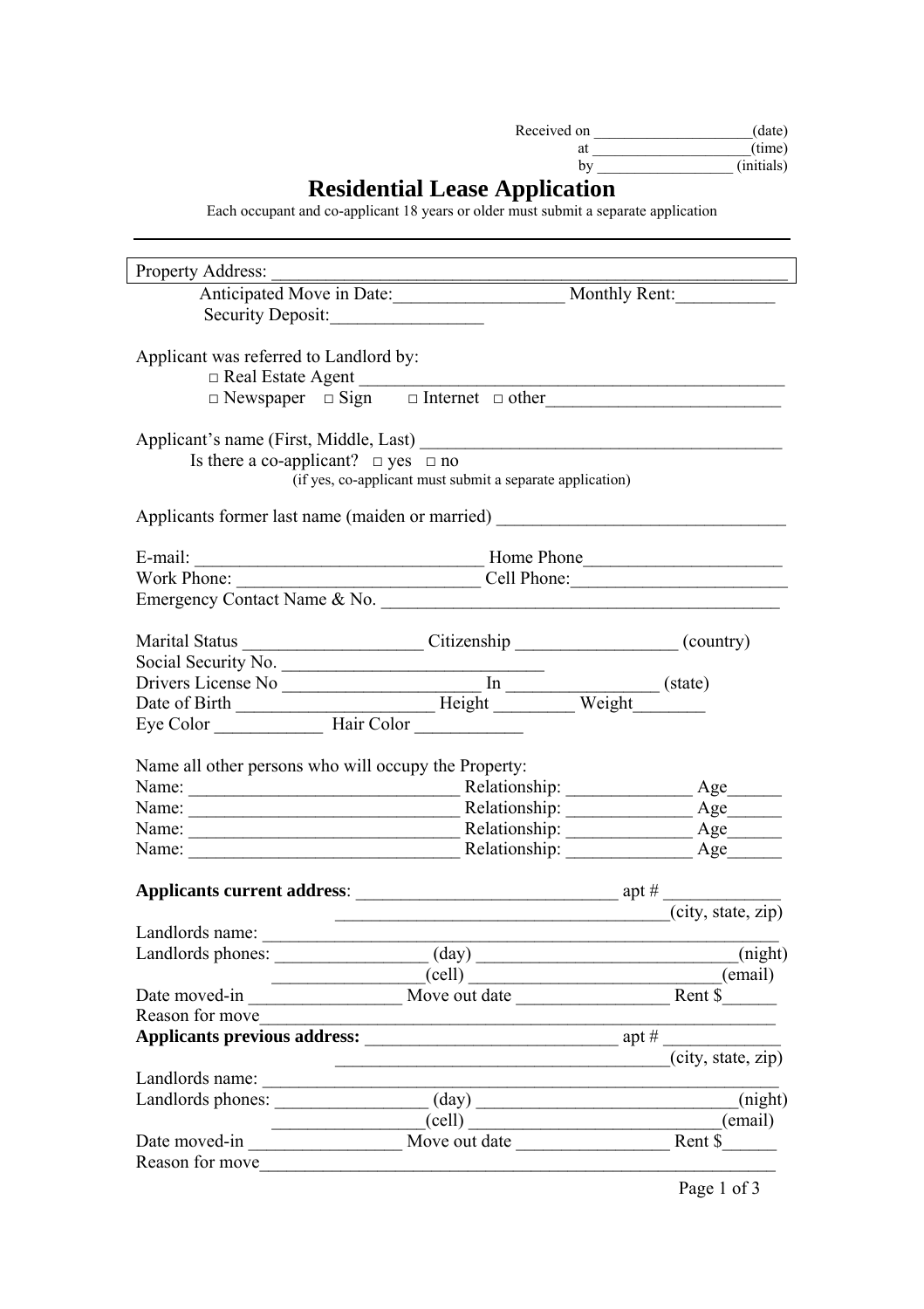Page 2 of 3

Residential Lease Application concerning \_\_\_\_\_\_\_\_\_\_\_\_\_\_\_\_\_\_\_\_\_\_\_\_\_\_\_\_\_\_\_\_\_\_\_\_\_\_\_\_\_\_\_\_\_

|                         |                             | (street, city, state, zip) |
|-------------------------|-----------------------------|----------------------------|
| <b>Supervisor Name:</b> | Phone:                      |                            |
| Fax:                    | Email:                      |                            |
| <b>Start Date:</b>      | <b>Gross Monthly Income</b> |                            |
| Position                |                             |                            |

## **Applicants current Employer:** \_\_\_\_\_\_\_\_\_\_\_\_\_\_\_\_\_\_\_\_\_\_\_\_\_\_\_\_\_\_\_\_\_\_\_\_\_\_\_\_\_\_\_\_\_

Address: \_\_\_\_\_\_\_\_\_\_\_\_\_\_\_\_\_\_\_\_\_\_\_\_\_\_\_\_\_\_\_\_\_\_\_\_\_\_\_\_\_\_\_\_\_\_\_\_\_\_\_\_\_\_\_\_\_\_\_

Weight

Banks Name and Phone at which Landlord may verify good funds for any rent, fee or deposit:

## **Applicants previous Employer:** \_\_\_\_\_\_\_\_\_\_\_\_\_\_\_\_\_\_\_\_\_\_\_\_\_\_\_\_\_\_\_\_\_\_\_\_\_\_\_\_\_\_\_\_

| Address:                |                             |                            |
|-------------------------|-----------------------------|----------------------------|
|                         |                             | (street, city, state, zip) |
| <b>Supervisor Name:</b> | Phone:                      |                            |
| Fax:                    | Email:                      |                            |
| Employed: from<br>to    | <b>Gross Monthly Income</b> |                            |
| Position                |                             |                            |

Describe other income Applicants wants considered: \_\_\_\_\_\_\_\_\_\_\_\_\_\_\_\_\_\_\_\_\_\_\_\_\_\_\_\_\_

Will any waterbeds or water-filled furniture be on the Property?  $\Box$ Does anyone who will occupy the Property smoke?  $\Box$ Will Applicants maintain renters insurance? □ □ □ If Applicant is in the military, is Applicant serving under orders Limiting Applicants stay to one year or less? □ □ □ Has Applicant ever:

 $Yes$  No

| <b>Type</b>  | Year | List all vehicles to be parked on the Property:<br>Make | Model | License/State                                                                                 | Color |
|--------------|------|---------------------------------------------------------|-------|-----------------------------------------------------------------------------------------------|-------|
|              |      |                                                         |       |                                                                                               |       |
|              |      |                                                         |       | List all pets to be kept on the Property (dogs, cats, birds, reptiles, fish, and other pets): |       |
| Type & Breed |      |                                                         |       |                                                                                               |       |
| Name         |      |                                                         |       |                                                                                               |       |
| Color        |      |                                                         |       |                                                                                               |       |

| Age                   |     |          |
|-----------------------|-----|----------|
| Gender                |     |          |
| Neutered?             | Yes | No       |
| Declawed?             | Yes | No       |
| <b>Shots Current?</b> | Yes | $\rm No$ |